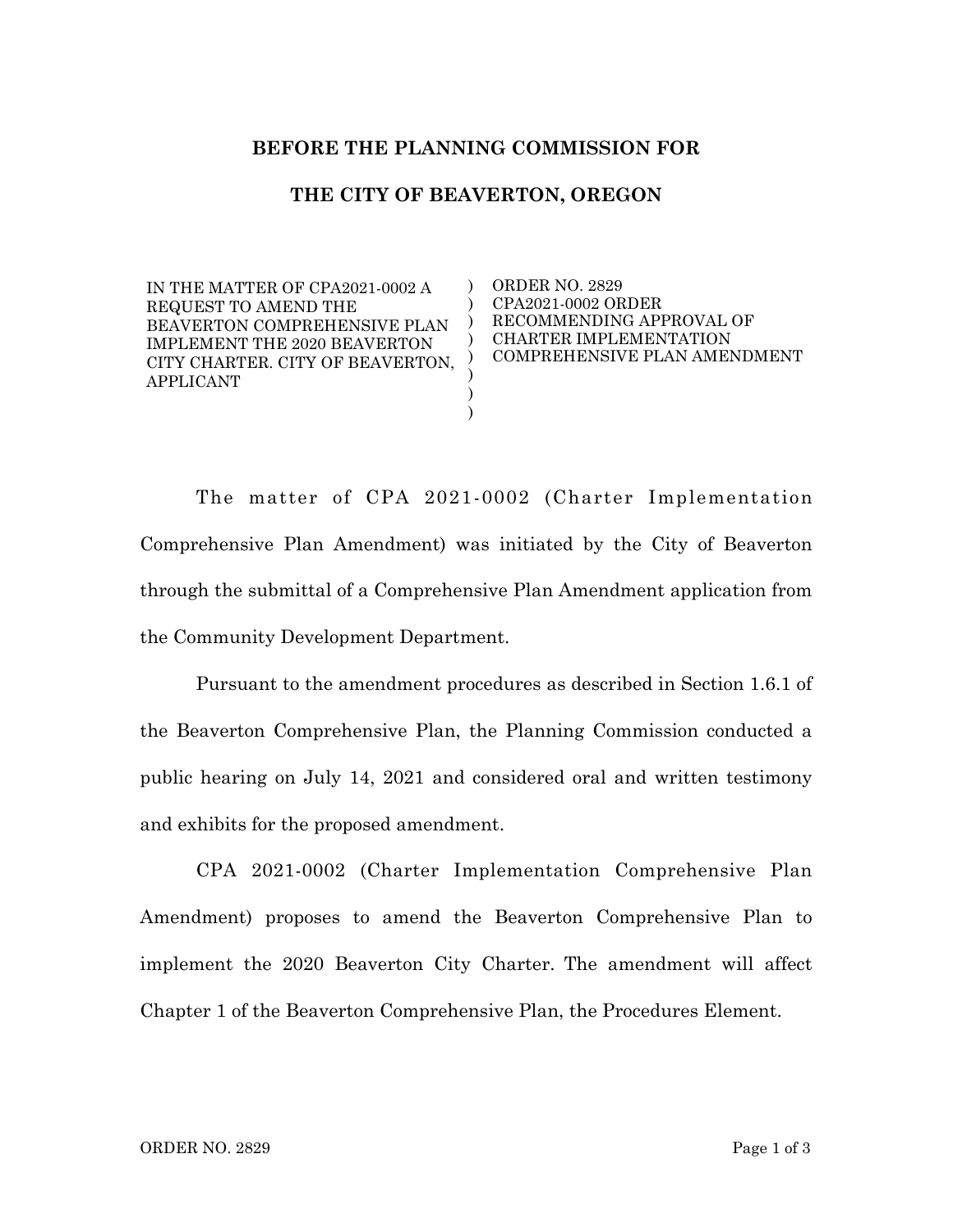The Commission, after holding the public hearing and considering all oral and written testimony, adopts the Staff Report dated July 7, 2021 and findings contain herein, as applicable to the criteria contained in Section 1.5.1 of the Beaverton Comprehensive Plan.

**IT IS HEREBY ORDERED** that pursuant to Section 1.6.2 of the Beaverton Comprehensive Plan the Planning Commission recommends approval of CPA 2021-0002 (Charter Implementation Comprehensive Plan Amendment) to the Beaverton City Council and adoption of the Amendment described herein, based on the facts and findings in the Staff Report dated July 7, 2021.

Motion **CARRIED** by the following vote:

| AYES:                                  | Winter, Teater, Lawler, McCann, Nye, Overhage, |
|----------------------------------------|------------------------------------------------|
|                                        | Saldanha.                                      |
| NAYS:                                  | None.                                          |
| <b>ABSTAIN:</b>                        | None.                                          |
| <b>ABSENT:</b>                         | None.                                          |
| Dated this $\frac{2nd}{\text{day of}}$ | August<br>2021.                                |

To appeal the decision of the Planning Commission, as articulated in Land Use Order No. 2829, an appeal must be filed on an Appeal form provided by the Director at the City of Beaverton Community Development Department's office by no later than  $4:30$  p.m. on  $\frac{\text{August 12}}{\text{August 22}}$ , 2021.  $\frac{2nd}{2}$  day of  $\frac{\text{August}}{\text{August}}$ , 2021.<br>
August 2021.<br>
August 2021.<br>
August 2029, an appeal must be filed on arector at the City of Beaverton Community<br>
August 12